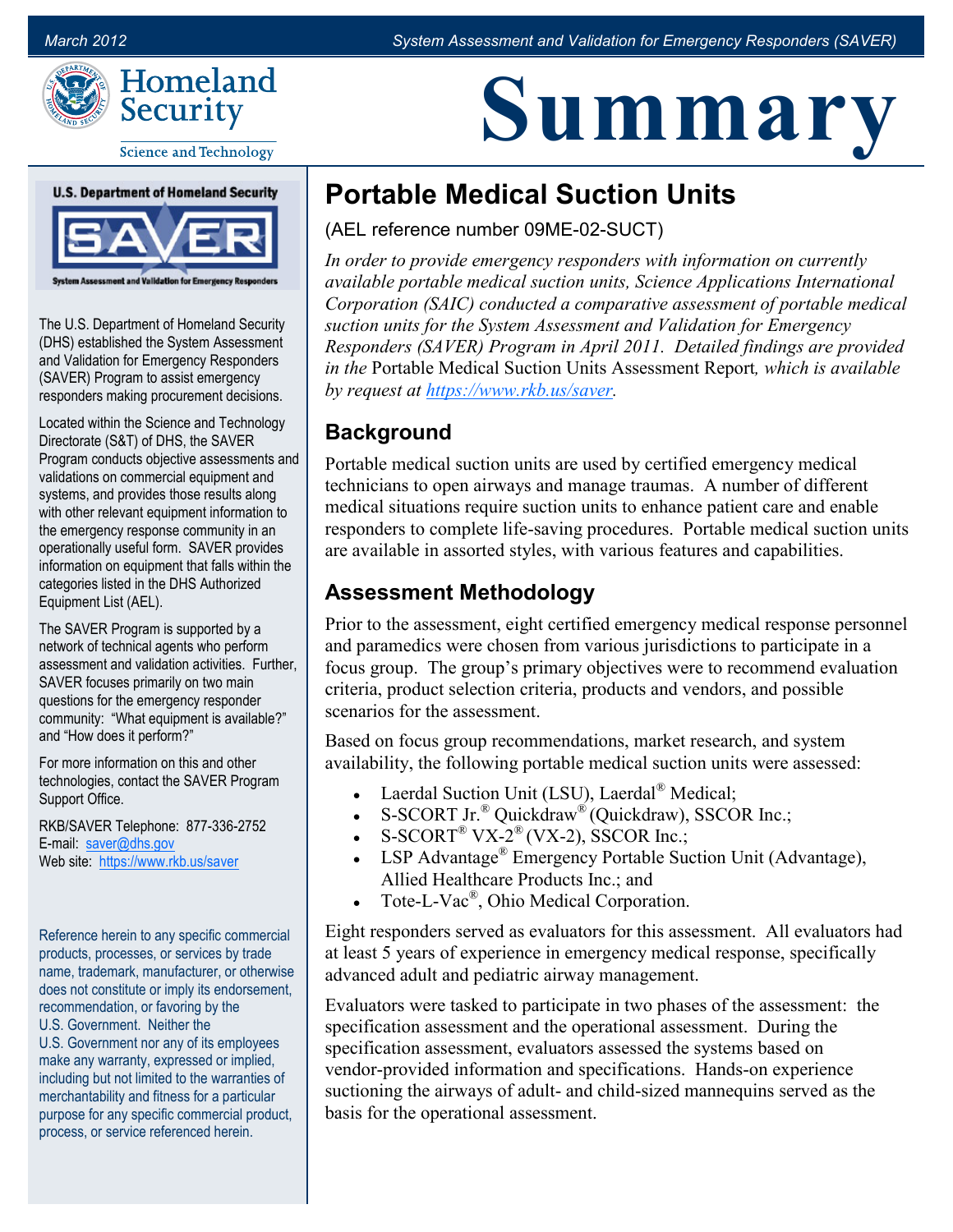# **Assessment Results**

Evaluators rated the portable medical suction units based on the evaluation criteria established by the focus group. The focus group assigned each criterion to one of the five SAVER categories, and then assigned a weight for its level of importance. Once the criteria were weighted, the five SAVER categories were assigned a percentage value to represent the level of each category's importance relative to the other categories.

Table 1 displays the composite assessment scores as well as the category scores for each product. Higher scores indicate a higher rating by evaluators. The advantages and disadvantages of each system, as identified by evaluators, are listed in table 2. To view how each portable medical suction unit scored against the evaluation criteria assigned to the SAVER categories, see table 3. For product specifications, see table 4.

#### **SAVER Category Definitions**

**Affordability** groups criteria related to life-cycle costs of a piece of equipment or system.

**Capability** groups criteria related to the power, capacity, or features available for a piece of equipment or system to perform or assist the responder in performing one or more relevant tasks.

**Deployability** groups criteria related to the movement, installation, or implementation of a piece of equipment or system by responders at the site of its intended use.

**Maintainability** groups criteria related to the maintenance and restoration of a piece of equipment or system to operational condition by responders.

**Usability** groups criteria related to the quality of the responders' experience with the operational employment of a piece of equipment or system. This includes the relative ease of use, efficiency, and overall satisfaction of the responders with the equipment or system.

The following paragraphs provide a brief summary of evaluator comments and feedback on each portable medical suction unit used during the assessment; the complete assessment report includes a breakdown of evaluator comments by evaluation criteria. The systems are listed from highest to lowest composite score.

#### *LSU*

The LSU received an overall composite score of 77. The suction unit is powered by an internal battery and can use either an alternating current (AC) or direct current (DC) power cord. It includes a test feature and a power save feature that ensure readiness of the equipment and extend the battery life. The LSU is a rugged, compact unit that secures the collection canister during transport and use. It includes a light-emitting diode (LED) control panel, adjustable carrying strap, and ribbed handle. The unit's weight is evenly distributed, the housing is sealed, and the unit appears easy to clean. The manufacturer offers a 5-year warranty on the LSU and a 90-day warranty on the battery.



| <b>System</b>           | <b>Composite</b><br><b>Score</b> | <b>Affordability</b><br>(20% Weighting) | <b>Capability</b><br>(30% Weighting) | <b>Deployability</b><br>(15% Weighting) | <b>Maintainability</b><br>(10% Weighting) | <b>Usability</b><br>(25% Weighting) |
|-------------------------|----------------------------------|-----------------------------------------|--------------------------------------|-----------------------------------------|-------------------------------------------|-------------------------------------|
| LSU                     | 77                               | 58                                      | 85                                   | 79                                      | 80                                        | 89                                  |
|                         |                                  |                                         |                                      |                                         |                                           |                                     |
| Quickdraw               | 67                               | 57                                      | 61                                   | 85                                      | 82                                        | 68                                  |
|                         |                                  |                                         |                                      |                                         |                                           |                                     |
| $VX-2$                  | 66                               | 62                                      | 61                                   | 72                                      | 67                                        | 75                                  |
|                         |                                  |                                         |                                      |                                         |                                           |                                     |
| Advantage               | 64                               | 58                                      | 74                                   | 57                                      | 65                                        | 60                                  |
|                         |                                  |                                         |                                      |                                         |                                           |                                     |
| Tote-L-Vac <sup>®</sup> | 54                               | 60                                      | 53                                   | 51                                      | 45                                        | 55                                  |

#### **Table 1. Portable Medical Suction Unit Assessment Results<sup>1</sup>**

Note:

<sup>1</sup> Scores contained in the assessment report may be displayed differently. For the purposes of the SAVER Summary, all SAVER category scores are normalized using a 100-point scale and rounded to the nearest whole number.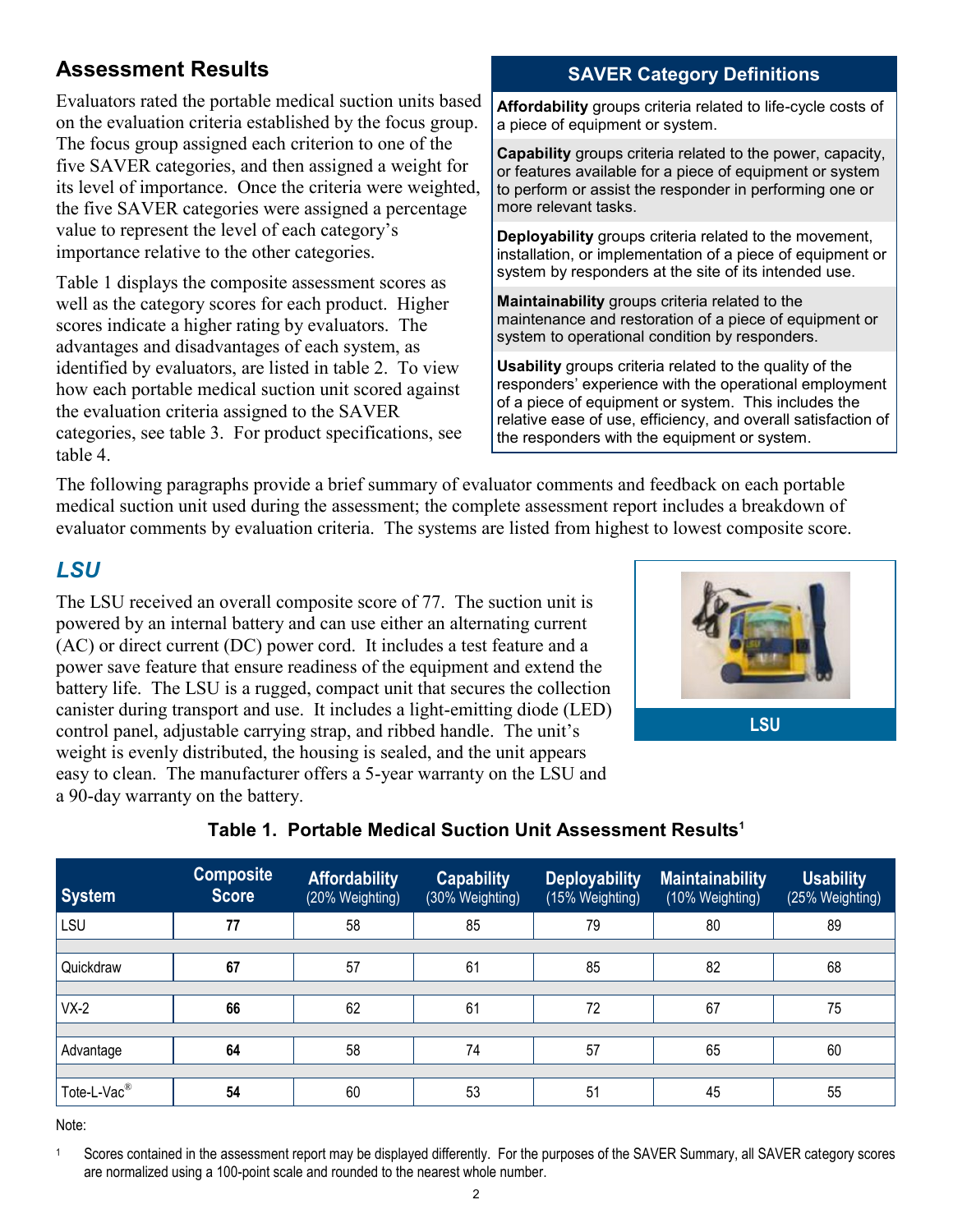The LSU has a high initial cost. The manufacturer offers accessories to enhance the use of the unit; however, evaluators noted that the accessories are higher in cost than average. Operational concerns included the release arm of the collection canister and the tubing. According to evaluators, the release arm is not easily identified or seen and does not appear durable. They noted it can be broken easily if force is used to remove the canister without the release, and the release may become brittle after repeated exposure to extreme temperatures. Also, the tubing used to connect the pump to the canister is too long and easily crimps during operation.



#### *Quickdraw*

The Quickdraw received an overall composite score of 67. It uses an internal rechargeable battery; a replaceable alkaline battery pack is also an available power source that can extend the battery life or the run time of the unit to 180 minutes. The Quickdraw appears capable of being used in extreme temperatures and wet weather conditions. The compact unit features battery condition indicator lights, a hand strap, and finger grooves for deployment. It has a low initial cost, is easy to use, and can be easily cleaned.

According to evaluators, operation is not recommended while the unit is being charged. They noted that the unit does not include an AC power supply; an AC/DC converter must be ordered as an accessory. The Quickdraw utilizes a 300-cubic centimeter proprietary canister. When the canister is filled or if liquids contained within the canister contact the hydrophobic filter, the airflow will automatically shut off. According to evaluators, the unit does not feature a storage compartment or offer a storage strap for suction tubing or tips.



#### *VX-2*

The VX-2 received an overall composite score of 66. It is a durable, sealed unit with a 45-minute run time. The unit has a minimal number of components to connect, and it is simple to operate. An adjustable shoulder strap is available as an optional accessory; the strap features a storage pouch that can house accessories and consumables. Optional wall mounting brackets are also available to assist with charging and storage. This unit includes a training CD and a 1-year warranty; the battery comes with a 3-year warranty.

The manufacturer recommends not operating the unit while it is plugged in or being charged. Evaluators expressed concern that the grips within the canister holder could become brittle over time. Although five battery conditions are shown on the panel, only three LEDs are featured, making it difficult for evaluators to understand the remaining battery capacity. The regulator knob does not have level increments and can be accidentally increased or decreased during use. The storage pouch on the optional carrying strap cannot be adjusted or removed. The unit has a large footprint, and the weight is unevenly distributed. No filters are available for this equipment.



#### *Advantage*

The Advantage received an overall composite score of 64. The durable unit features a heavy-duty AC power cord and a sturdy metal tip for the tubing connection. It offers a wide vacuum range, a 75-minute run time, and wide operating and storage temperature ranges. The equipment is operable in wet weather conditions. It features LED battery condition indicators and a color-coded vacuum gauge. The accessories are reasonably priced, and the recharge time is minimal.

There is no DC charging option. The canister holder is not durable and cracks the canister when pressure is applied to securely seat the canister. The canister does not remain secure during transport or use. There are no demarcation lines on the regulator knob, and a couple of revolutions are required before the vacuum pressure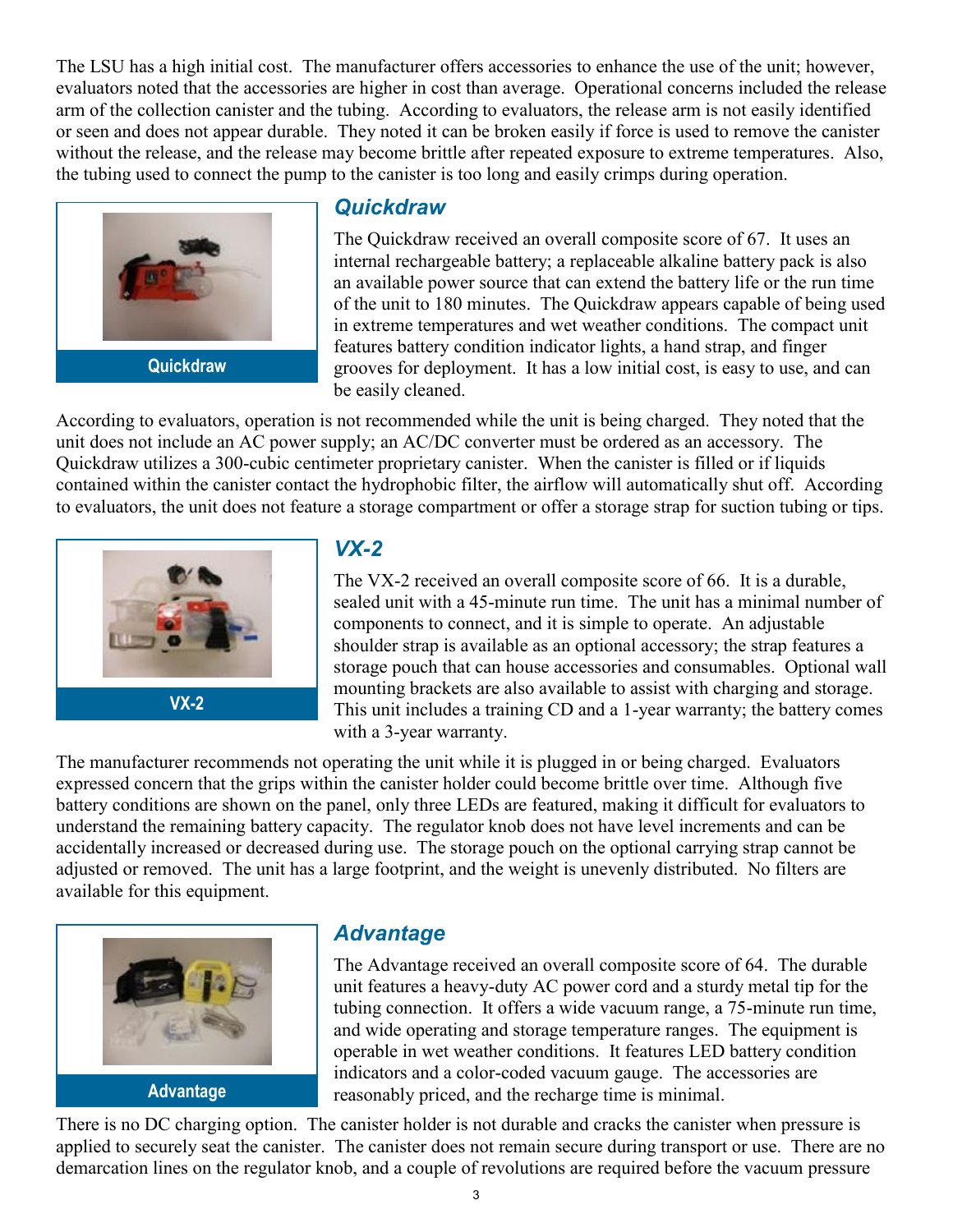can be adjusted. The tubing strap is too loose; as a result, the tubing and tips do not remain secure. The unit features separate recessed buttons for powering the unit on and off. The Advantage has a large footprint and the excessive weight can cause fatigue when transporting long distances. There is no strap available for this piece of equipment; a carrying case, which has a strap, is the only option available to aid in transport. There is no padding on the strap of the carrying case, and evaluators noted that the grips of the strap were uncomfortable on their shoulders when carrying the unit.



#### *Tote-L-Vac*

The Tote-L-Vac received an overall composite score of 54. The unit has an internal rechargeable battery and will run with AC power as well. Evaluators noted that it offers the strongest suction of the assessed suction units. The compact unit is available at a low initial cost, is easy to deploy, and is simple to operate. The carrying strap can be configured into either a strap or handle. The manufacturer includes a 3-year warranty with the unit.

The DC power cord must be purchased as an accessory. The unit is not sealed, and the internal components can be easily exposed to fluids and other contaminants. The case does not appear durable enough to withstand repeated use. The single stitching is not durable, and the Velcro® will wear over time. According to evaluators, the lowest vacuum range of the Tote-L-Vac is too strong for use on pediatric patients. There is no battery condition indicator, the canister does not remain secure, the carrying bag flap does not remain open, and the gauges cannot easily be read. The suction unit is heavy, the carrying strap is too short, and the unit is not vehicle-mountable. The manufacturer states that cleaning the pump head is required for maintenance.

## **Conclusion**

Evaluators successfully completed the assessment with the LSU, Quickdraw, VX-2, Advantage, and Tote-L-Vac medical suction units. Analysis of evaluator comments and scores revealed the following common observations concerning the assessed portable medical suction units:

- Evaluators placed a high value on medical suction units that offer multiple power sources. Units with rechargeable batteries that can utilize both AC and DC power offer greater flexibility to medical professionals. Alkaline batteries and optional battery packs also increase the versatility of the equipment.
- Evaluators preferred medical suction units with a wide vacuum range. Wide vacuum ranges provide greater suction levels during aspiration tasks. They increase vacuum adjustment capabilities and enable medical professionals to establish adequate amounts of vacuum based on individual scenarios.
- Evaluators placed a high value on medical suction units with extended battery life. The operational time of a battery depends on the type of battery being used, as well as the amount of charge the battery has received before use. Evaluators preferred suction units that can operate for at least half an hour.
- Evaluators expressed a strong preference for durable medical suction units that can be operated in a wide range of operational environments. Sturdy housing capable of withstanding repeated use is essential. It is also beneficial for the units to be shock proof, impact resistant, and capable of use in wet weather conditions.
- Evaluators favored medical suction units that feature battery condition indicators. Medical response personnel rely on battery condition indicators to monitor the remaining battery capacity of the unit during response operations, as well as for charging and test status.
- Evaluators placed a high value on medical suction units that are intuitive and easy to use. Preferred features that increase the ease of use include regulator knobs with increments and demarcations, color-coded regulator gauges, secure canisters, and easy-to-read panels. Ease of access to charging outlets, controls, and battery compartments is also important.
- Evaluators favored compact medical suction units with small footprints. The user is often required to carry the unit long distances to perform response operations. Units that are heavy cause fatigue,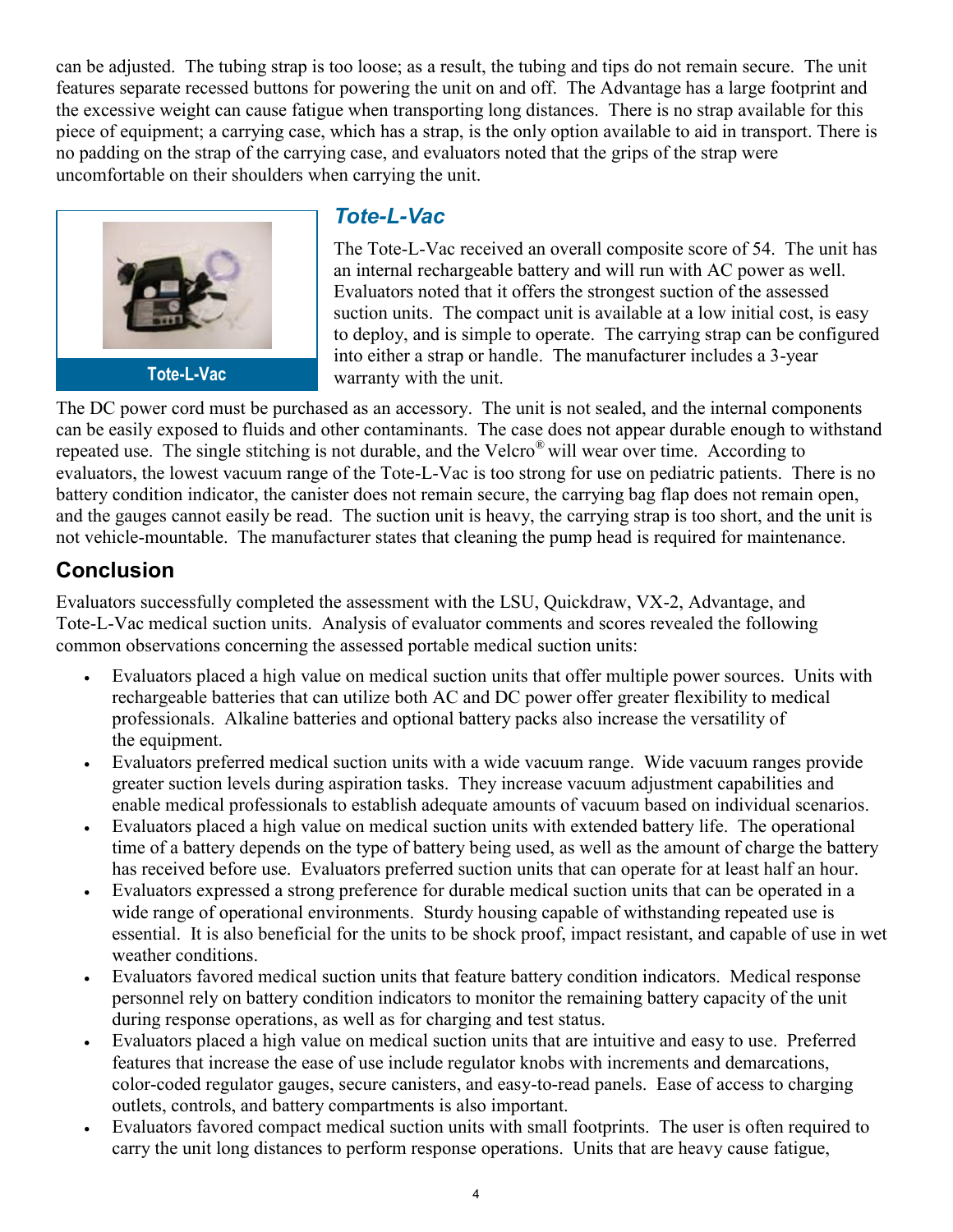especially if the user is required to carry other pieces of response equipment as well. Weight distribution is also an important consideration.

- Evaluators placed a high value on medical suction units that are sealed and can easily be cleaned. It is imperative that the suction unit be sealed to protect the battery and internal components from fluids and other contaminants. It is also important for the unit to easily be cleaned and decontaminated so it can be returned to service.
- Evaluators expressed a strong preference for medical suction units that include an extended warranty for both the unit and the battery. Most suction units offer at least a 1-year warranty. However, warranties offered beyond that 1-year period are preferred, as well as separate warranties for the batteries.

All reports in this series, as well as reports on other technologies, are available in the SAVER section of the Responder Knowledge Base (RKB) Web site at [https://www.rkb.us/saver.](https://www.rkb.us/saver)

| <b>System</b> |                                  | <b>Advantages</b>                                                                                                                                                                                                                                                                                                                                                         | <b>Disadvantages</b>                                                                                                                                                                                                                                                                                                                                                                                                                                       |  |
|---------------|----------------------------------|---------------------------------------------------------------------------------------------------------------------------------------------------------------------------------------------------------------------------------------------------------------------------------------------------------------------------------------------------------------------------|------------------------------------------------------------------------------------------------------------------------------------------------------------------------------------------------------------------------------------------------------------------------------------------------------------------------------------------------------------------------------------------------------------------------------------------------------------|--|
|               | LSU<br>Composite Score: 77       | • AC and DC power cord<br>Power save feature<br>Test feature<br>Rugged unit<br>Secure canister<br>Increments on regulator knob<br>LED lights on control panel<br>Compact design<br>Lightweight; even weight distribution<br>Adjustable carrying strap<br>Ergonomic, ribbed handle<br>Sealed unit; easy to clean<br>5-year warranty on unit; 90-day warranty<br>on battery | High initial cost<br>More expensive accessories<br>Release arm not durable<br>Tubing too long; easily crimps                                                                                                                                                                                                                                                                                                                                               |  |
|               | Quickdraw<br>Composite Score: 67 | Alkaline or rechargeable battery<br>180-minute run time for alkaline battery<br>Capable of operating in extreme<br>temperatures and wet weather<br>Battery condition indicator lights<br>Low initial cost<br>Easy to use<br>Compact design<br>Finger grooves on unit<br>Easy to clean unit and strap                                                                      | • Operation not recommended with<br>power cord<br>• No AC power supply<br>Small proprietary canister<br>Cannot be tilted; liquid cannot contact<br>hydrophobic filter; causes automatic<br>shutoff<br>No storage for tubing or tips                                                                                                                                                                                                                        |  |
|               | $VX-2$<br>Composite Score: 66    | Durable unit; sturdy handle<br>Sealed unit<br>45-minute run time<br>Simple to operate<br>Minimal number of components; easy to<br>change out<br>• Adjustable shoulder strap; storage pouch<br>worn on either side<br>Optional wall-mounting bracket available<br>Training CD included with unit<br>1-year warranty on unit; 3-year warranty<br>on battery                 | Operation not recommended with<br>power cord<br>• Grips within canister holder can<br>become brittle over time<br>• Five battery conditions shown; only<br>three LEDs<br>Poor control panel configuration<br>Charging outlet in front<br>• Accidental increase/decrease of<br>vacuum settings<br>No adjustment or removal of storage<br>$\bullet$<br>pouch on accessory strap<br>Large footprint<br>Unbalanced weight distribution<br>No filters available |  |

#### **Table 2. Portable Medical Suction Unit Advantages and Disadvantages**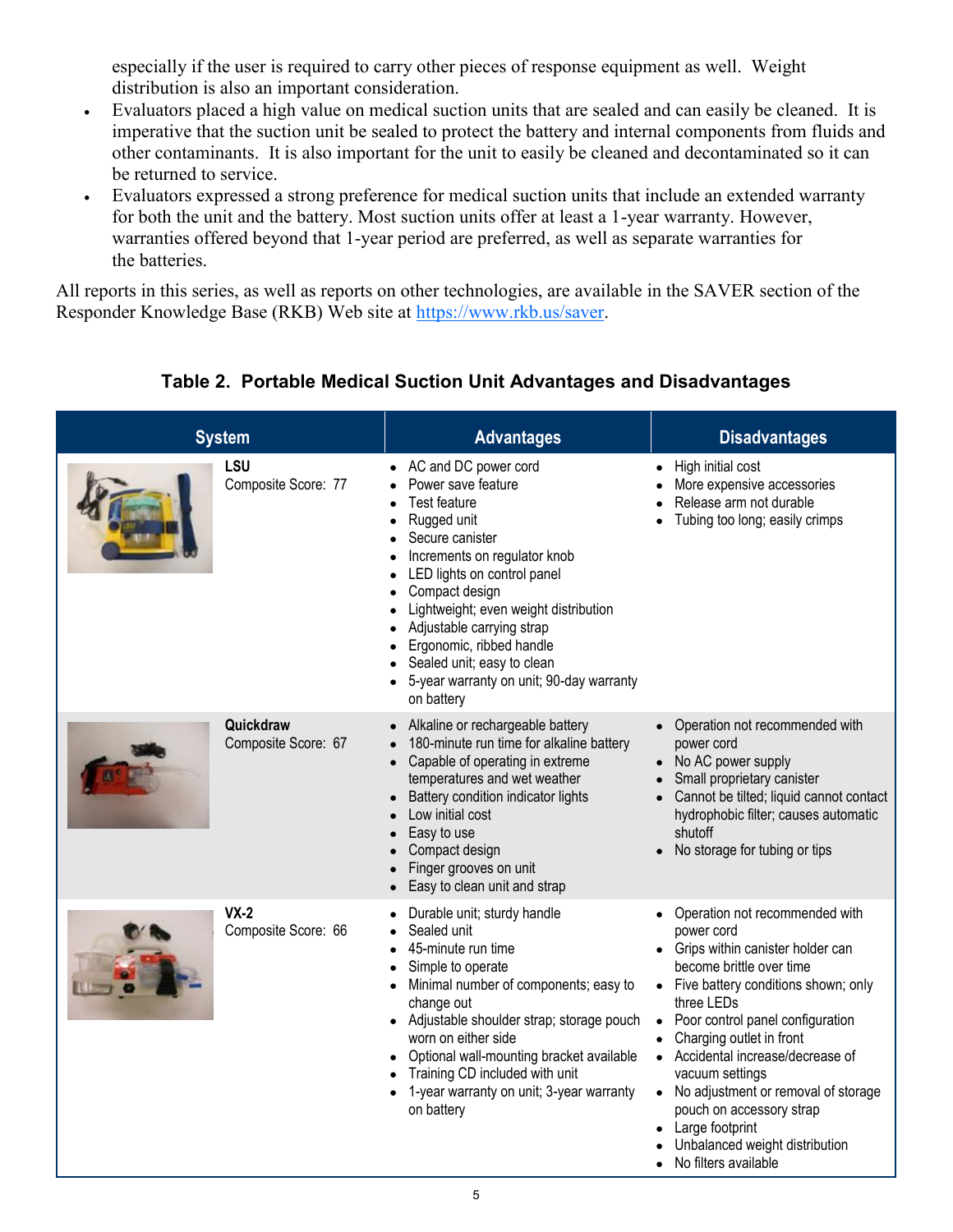#### **Table 2. Portable Medical Suction Unit Advantages and Disadvantages (Continued)**

| <b>System</b>                                  | <b>Advantages</b>                                                                                                                                                                                                                                                                                                                               | <b>Disadvantages</b>                                                                                                                                                                                                                                                                                                                                                                                                                                                                                                                                                                                                                             |  |  |
|------------------------------------------------|-------------------------------------------------------------------------------------------------------------------------------------------------------------------------------------------------------------------------------------------------------------------------------------------------------------------------------------------------|--------------------------------------------------------------------------------------------------------------------------------------------------------------------------------------------------------------------------------------------------------------------------------------------------------------------------------------------------------------------------------------------------------------------------------------------------------------------------------------------------------------------------------------------------------------------------------------------------------------------------------------------------|--|--|
| Advantage<br>Composite Score: 64               | Heavy-duty AC power cord<br>Durable unit<br>Sturdy metal tip for tubing connection<br>Wide vacuum range<br>75-minute run time<br>Wide operating and storage<br>temperature ranges<br>Operable in wet weather conditions<br>LED lights for battery condition<br>Reasonable accessory prices<br>Color-coded vacuum gauge<br>Minimal recharge time | No DC charging<br>Canister holder not durable; cracks<br>$\bullet$<br>canister with applied pressure<br>No demarcation line for regulator<br>$\bullet$<br>knob; too many revolutions required<br>for adjustment<br>Canister not secure<br>Tubing strap too loose; tubing not<br>$\bullet$<br>secure<br>Separate recessed on/off buttons<br>$\bullet$<br>Large footprint<br>Weight<br>$\bullet$<br>No strap available; carrying bag with<br>$\bullet$<br>strap is only option<br>No padding on carrying bag strap;<br>grips uncomfortable on shoulder                                                                                             |  |  |
| Tote-L-Vac <sup>®</sup><br>Composite Score: 54 | Will run with AC power<br>Strongest suction of assessed units<br>Low initial cost<br>Easy to use; simple to operate<br>Small footprint<br>Easy to deploy<br>Two strap configurations<br>3-year warranty on unit                                                                                                                                 | DC cord is an added cost; not<br>$\bullet$<br>included with initial cost<br>Unit not sealed; exposure of unit to<br>moisture<br>No protection of unit<br>Single stitching on case not durable;<br>Velcro <sup>®</sup> wears over time<br>Low vacuum range not low enough<br>for pediatric patients<br>No battery condition indicator<br>Canister not secure or viewable<br>Flap on case does not remain open<br>Loud noise level<br>Gauges not easily viewed; not<br>color coded<br>Weight<br>$\bullet$<br>• Carrying case strap too short<br>and narrow<br>Unit not mountable<br>Cleaning of pump head required<br>$\bullet$<br>for maintenance |  |  |

Notes:

| AC | alternating current |
|----|---------------------|
|----|---------------------|

- DC = direct current
- LED = light-emitting diode